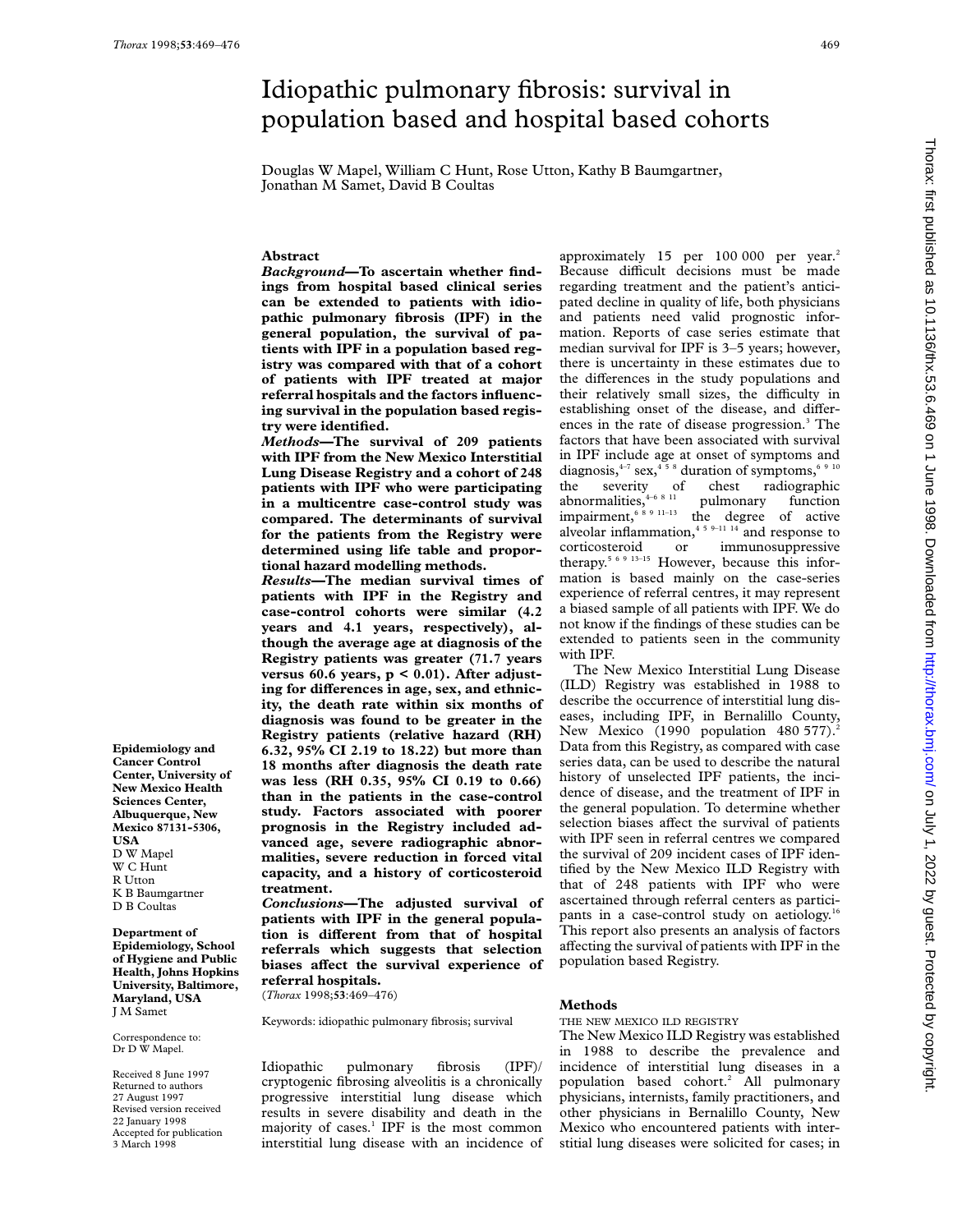*Table 1 Demographic and clinical characteristics of patients with idiopathic pulmonary fibrosis (IPF) in the population based New Mexico (NM) ILD Registry and the hospital based cohort*

| Characteristic                              | NM ILD Registry<br>$(n=209)$ | Hospital based<br>$\text{cohort}$ (n=248) |
|---------------------------------------------|------------------------------|-------------------------------------------|
| Mean (SD) age <sup><math>\star</math></sup> | 71.7 (12.3)                  | 60.6 (10.4)                               |
| Sex $(\% )$                                 |                              |                                           |
| Male                                        | 55.0                         | 60.1                                      |
| Female                                      | 45.0                         | 39.9                                      |
| Ethnicity $(\%)^{\star}$                    |                              |                                           |
| Non-Hispanic White                          | 61.2                         | 85.9                                      |
| Hispanic                                    | 23.0                         | 4.8                                       |
| Black                                       | 1.4                          | 7.3                                       |
| Native American                             | 1.9                          | 0.8                                       |
| Other                                       | 12.4                         | 1.2                                       |
| Smoking status (%)                          |                              |                                           |
| Never smoked                                | 28.2                         | 27.8                                      |
| Ever smoked                                 | 61.2                         | 72.2                                      |
| Unknown                                     | 10.5                         | 0.0                                       |
| Mean (SD) lung                              |                              |                                           |
| function                                    |                              |                                           |
| FVC (% predicted)                           | 69.1 (21.6)                  | 72.3(20.6)                                |
| FEV <sub>1</sub> (% predicted)              | 72.7 (23.3)                  | 73.7 (18.9)                               |
| Biopsy $(\%)^*$                             |                              |                                           |
| Open lung                                   | 9.6                          | 53.6                                      |
| biopsy/autopsy                              |                              |                                           |
| Transbronchial biopsy                       | 32.5                         | 15.3                                      |
| None                                        | 55.5                         | 31.0                                      |
| Unknown                                     | 2.4                          | 0.0                                       |

\* Distribution is significantly different between cohorts  $(p<0.01)$ .

addition, patients with interstitial lung diseases were identified from computerised billing records of all pulmonary clinics and hospitals in the county. For inclusion in the Registry patients had to have a physician's clinical or pathological diagnosis of an interstitial lung disease during the enrolment period, be 18 years of age or older, and reside within Bernalillo County. Patients who did not have biopsy samples taken were required to have documented clinical evidence (clinical history, physical examination and radiographic findings, pulmonary function tests) to support the diagnosis. Cases with only a radiographic diagnosis of an interstitial lung disease were excluded. During its four year enrolment period from 1 October 1988 to 30 September 1992 a total of 4520 patients were referred to the Registry and were reviewed: 3537 did not have an interstitial lung disease or had insufficient evidence to support the diagnosis, and 258 did not live in Bernalillo County or were younger than 18 years. Of 725 cases meeting enrolment criteria, 316 were prevalent and 409 were incident cases. Of the incident cases, 200



*Figure 1 Kaplan-Meier estimates of survival for patients with idiopathic pulmonary fibrosis (IPF) in the hospital based cohort and in the New Mexico Interstitial Lung Disease Registry. Tests of equality over strata: log rank (÷ 2*  $= 0.73, p = 0.39$ ; *Wilcoxon* ( $\chi^2 = 5.35, p = 0.02$ ).

had a specific interstitial lung disease diagnosis such as sarcoidosis or asbestosis, and the remaining 209 patients with IPF are included as the study cohort.

Chest radiographs taken near the time of diagnosis were obtained whenever available and scored for profusion by a certified "B" reader (DBC) using the International Labor Organization classification system. Profusion abnormalities that scored 1/2 or lower were designated as "mild", those from 2/1 to 2/3 as "moderate", and those of  $3/2$  or greater as "severe". All radiographs were read without prior knowledge of the clinical history.

Pulmonary function tests obtained near the time of diagnosis were abstracted from medical records. Reductions in the forced vital capacity (FVC) and forced expiratory volume in one second (FEV 1) of less than 80% of predicted were designated as "moderate" and values of less than 60% of predicted were designated as "severe". To examine the relationship between airway obstruction and survival in IPF, patients were divided into three categories: those with an FEV <sup>1</sup> of more than 80% predicted were "normal", those with an  $\text{FEV}_1$  of less than  $80\%$ predicted and an FEV 1/FVC ratio of less than 0.75 were designated as "obstructed"; and those with an FEV <sup>1</sup> of less than 80% predicted and an FEV 1/FVC ratio of more than 0.75 were designated as "restricted".

Detailed cigarette smoking histories were available only for patients who had personal interviews; the remainder were classified as "ever smokers" or "never smokers" based on medical records. Patients who reported using cigarettes for a total of less than six months during their lifetimes were classified as never smokers. Patients for whom smoking exposure could not be quantified were listed as unknown. Because only six patients in the Registry continued to smoke after the time of their diagnosis, current and former smokers were analysed together.

During case ascertainment for the Registry it was noted that patients with IPF were usually assigned the diagnostic billing codes pulmonary fibrosis (ICD-9, 515), idiopathic or interstitial pulmonary fibrosis (ICD-9, 516.3), or interstitial or primary pneumonitis (unspecified ICD-9 codes). To investigate whether the differences in diagnostic codes had any influence on survival, we included the coding groups in the survival analyses.

The vital status of each patient in the Registry was confirmed by follow up contact with patients, their families, or their physicians. For those whose vital status could not be determined from these sources, we searched the New Mexico Bureau of Vital Statistics and the National Death Index. As of 15 August 1995, a total of 114 patients (54.5%) were deceased. All patients not confirmed as deceased at that date were assumed to be alive. A review of the causes of death and the accuracy of death certificate diagnoses in the New Mexico Interstitial Lung Disease Registry has been previously published.<sup>17</sup>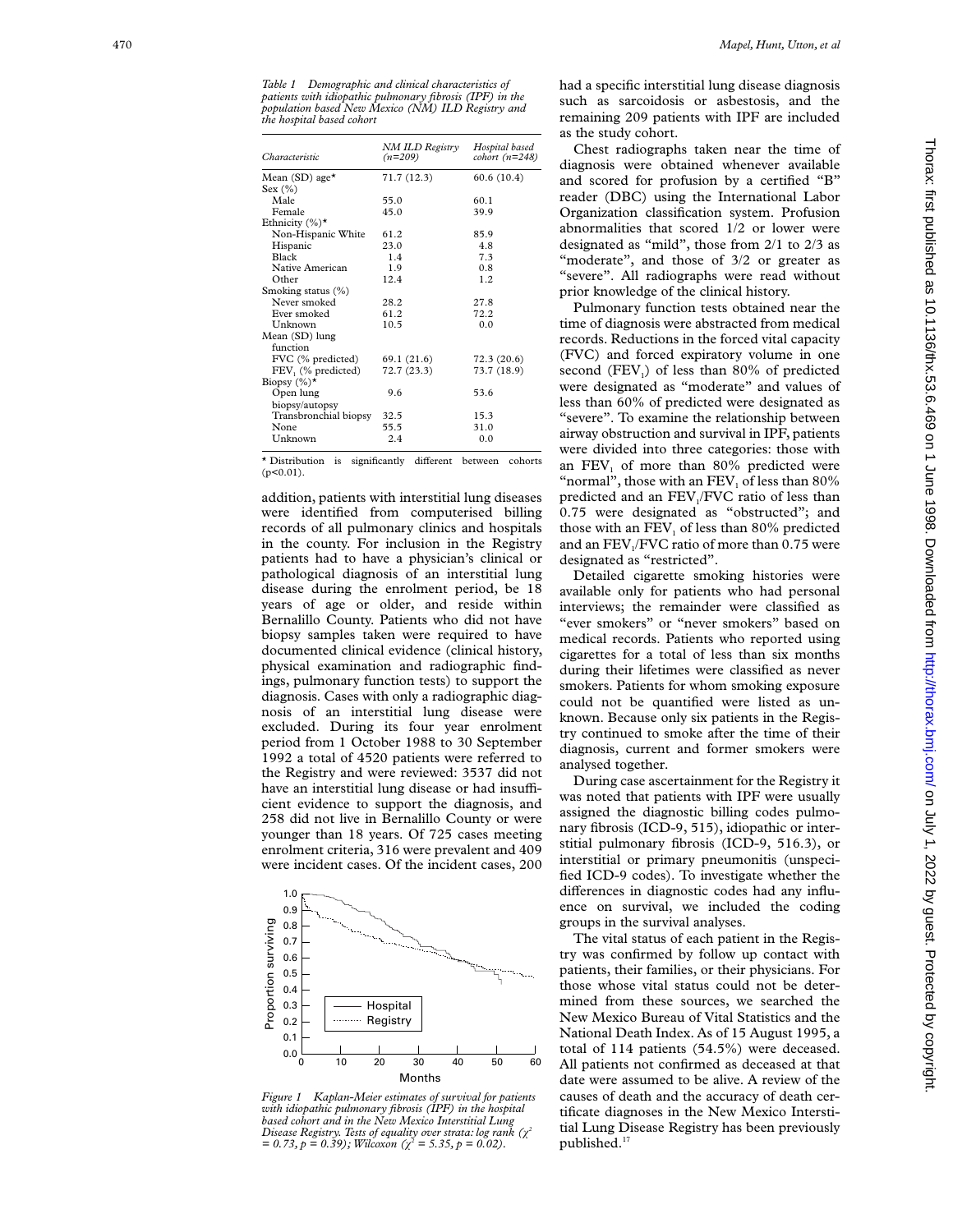*Table 2 Relative hazard (RH) comparing New Mexico ILD Registry with hospital based cohort from Cox's proportional hazards model adjusted for age, ethnic group, and sex*

| Months after diagnosis | RH (95% CI)            |
|------------------------|------------------------|
| $0 - 6$                | $6.32$ (2.19 to 18.22) |
| $6 - 18$               | $0.72$ (0.41 to 1.27)  |
| $18 - 30$              | 0.35(0.19 to 0.66)     |
| $30 - 42$              | $0.36$ (0.17 to 0.79)  |
| 42 or more             | $0.38$ (0.15 to 0.98)  |

## IPF CASE-CONTROL STUDY

To compare the survival of the patients with IPF identified in the New Mexico ILD Registry with those patients identified at referral hospitals, we examined the survival of 248 patients with IPF who participated in a multicentre case-control study. These patients were diagnosed between January 1989 and July 1993 at 16 different institutions located in 15 states. Details of the study methods and patient characteristics of the IPF case-control study have been previously published.<sup>16</sup> Patients who had the diagnosis of IPF made without lung biopsies were required to have documented symptoms of cough or dyspnoea, bilateral crackles on chest auscultation, and bilateral reticular or reticulonodular infiltrates on chest radiography. Survival for each patient in the case-control study was determined from the time of diagnosis, and survival status was determined by follow up with the patient or a family member. For those whose vital status could not be determined from these sources, we searched the National Death Index. All persons who were not confirmed as deceased at 31 December 1993 were assumed to be alive.

# STATISTICAL ANALYSIS

All calculations were performed using SAS procedures.18 The duration of survival from the date of diagnosis was determined for each patient. Survival distributions were computed using the Kaplan-Meier life table method and differences in survival between the groups of patients with clinical factors of interest were compared using log rank and Wilcoxon tests.

The Cox proportional hazards model was used to compare the survival of the patients on the Registry with those from the case-control study, and to determine the effect of various factors on survival in the Registry cohort. These results are expressed as the relative hazard for death among those who had or were exposed to a factor of interest compared with those who did not have or were not exposed to the factor. The proportional hazards assumption for each covariate in the model was evaluated using log(–log) plots and Schonfeld's goodness-of-fit test.<sup>19</sup> The relative hazard comparing death in the two cohorts was found to vary over time so the relative hazard was calculated for five separate time intervals. Two-way interactions between all variables in the final models were tested and found to be insignificant.

The relative survival rates of patients with IPF in the New Mexico ILD Registry and in the case-control study were computed using the 1980 United States census life tables.<sup>20</sup> The expected survival in the Registry and in the case-control study was determined by matching each patient to the census data by age, sex, and ethnicity (non-Hispanic white, Hispanic, or other). The relative survival was computed



*Figure 2 Kaplan-Meier estimates of survival for patients with idiopathic pulmonary fibrosis (IPF) in the New Mexico Interstitial Lung Disease Registry by (A) patient age (in years), (B) degree of chest radiographic profusion abnormality, (C) percentage predicted forced vital capacity, and (D) patient sex.*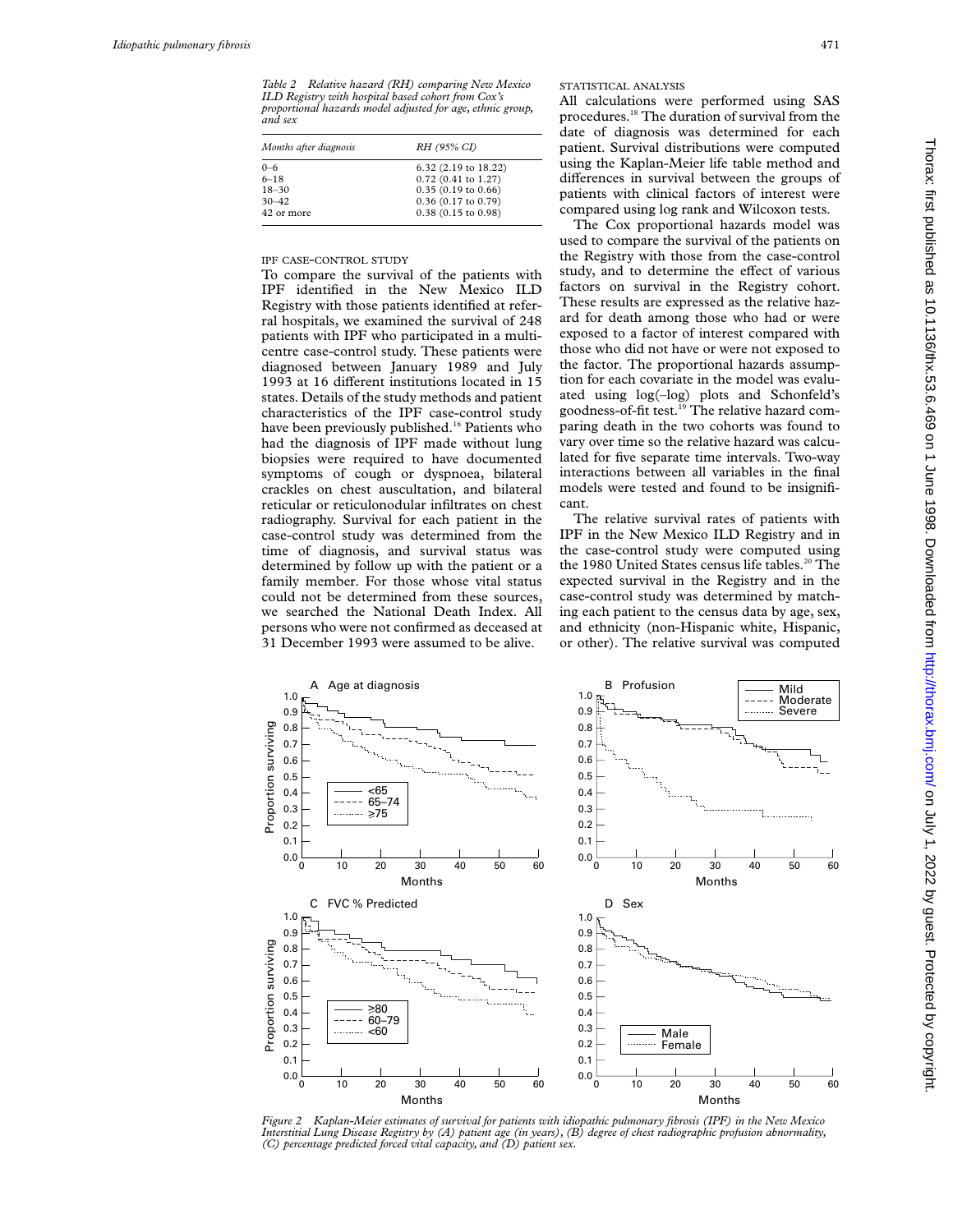| Years after<br>diagnosis | Observed<br>survival                   | Expected<br>$survival*$                 | Relative survival<br>$(95\% \text{ CI})$ |
|--------------------------|----------------------------------------|-----------------------------------------|------------------------------------------|
|                          |                                        | Patients in the New Mexico ILD Registry |                                          |
|                          | 0.78                                   | 0.95                                    | $0.82$ (0.76 to 0.88)                    |
| 2                        | 0.69                                   | 0.89                                    | $0.77(0.67)$ to $0.84$ )                 |
| 3                        | 0.61                                   | 0.84                                    | $0.73(0.65 \text{ to } 0.81)$            |
| $\overline{4}$           | 0.52                                   | 0.79                                    | $0.66$ (0.57 to 0.75)                    |
| 5                        | 0.47                                   | 0.74                                    | $0.64$ (0.54 to 0.74)                    |
|                          | Patients in the hospital based cohort: |                                         |                                          |
| 1                        | 0.91                                   | 0.98                                    | $0.93(0.89)$ to $0.96$                   |
| $\overline{c}$           | 0.76                                   | 0.96                                    | $0.80(0.74)$ to $0.86$ )                 |
| 3                        | 0.65                                   | 0.94                                    | $0.69$ (0.62 to 0.77)                    |
| 4                        | 0.52                                   | 0.91                                    | $0.57(0.48 \text{ to } 0.67)$            |
| 5                        | 0.45                                   | 0.89                                    | $0.50(0.38 \text{ to } 0.63)$            |

\* Expected survival computed from 1980 United States life tables specific for age, race, and sex.

as the observed survival divided by the expected survival in the respective groups.

#### **Results**

The mean age of patients with IPF in the New Mexico ILD Registry was significantly greater than that of the hospital referral cohort (71.7 years versus 60.6,  $p < 0.01$ ), and the average duration of follow up among survivors was greater in the Registry cases (57.3 versus 29.8 months,  $p < 0.01$ ). There was a slightly higher proportion of women in the Registry cohort, although the difference was not statistically significant (table 1). The ethnic background of Registry patients was representative of the ethnic population distribution of Bernalillo County (55.9% non-Hispanic white, 36.2% Hispanic, 3.4% Native American, 2.7% African American, 1.8% other non-whites; 1990 US Census). The proportion of smokers and the mean  $%$  predicted FVC and  $FEV<sub>1</sub>$  at the time of diagnosis were similar in each cohort. Only 42% of patients with IPF in the Registry had lung biopsy samples taken compared with 69% of patients in the hospital based cohort. Patients of less than 65 years of age at the time of diagnosis were significantly more likely to have lung biopsy samples taken than those aged 65 or older in both cohorts ( $p < 0.01$ ).

The Kaplan-Meier survival plots for the Registry and hospital based cohorts are shown in fig 1. The median survival times of patients with IPF in the Registry and case-control cohorts were similar (4.2 years and 4.1 years, respectively). Although the difference between the survival curves was not significant by the log-rank method, it was statistically significant by the Wilcoxon method which emphasises differences in the beginning of the survival curve.

Cox proportional hazards models adjusting for differences in age, ethnic group, and sex were used to estimate the relative hazard of death in the Registry to the hospital-based cohort at various time intervals after diagnosis (table 2). Within the first six months of

*Table 4 Summary statistics for life table analysis of survival of patients with idiopathic pulmonary fibrosis (IPF) in the New Mexico ILD Registry*

| Factor                                  | Category                            | No. | Five year survival<br>$(95\% \text{ CI})$ | p value for log<br>rank test |
|-----------------------------------------|-------------------------------------|-----|-------------------------------------------|------------------------------|
| Age at diagnosis                        | Under 65 years                      | 47  | 68.8 (55.0 to 82.6)                       |                              |
|                                         | $65 - 74$ years                     | 70  | 50.7 (38.4 to 63.0)                       |                              |
|                                         | 75 years or older                   | 92  | 34.5 (23.6 to 45.3)                       | 0.001                        |
| Chest radiographic profusion            | Mild                                | 68  | 53.0 (39.5 to 66.4)                       |                              |
|                                         | Moderate                            | 45  | 48.6 (33.2 to 64.0)                       |                              |
|                                         | Severe                              | 24  | 23.8 (6.3 to 41.3)                        | 0.008                        |
| FVC (% predicted) $\star$               | > 80                                | 38  | 55.6 (36.9 to 74.4)                       |                              |
|                                         | $60 - 80$                           | 59  | 49.1 (35.2 to 63.2)                       |                              |
|                                         | < 60                                | 46  | 33.7 (18.2 to 49.2)                       | 0.124                        |
| FEV, (% predicted)                      | > 80                                | 53  | 56.1 (41.4 to 70.8)                       |                              |
|                                         | $60 - 80$                           | 49  | 50.5 (35.6 to 65.4)                       |                              |
|                                         | < 60                                | 41  | 37.4 (20.8 to 54.1)                       | 0.103                        |
| Airflow                                 | Normal                              | 53  | 56.1 (41.4 to 70.8)                       |                              |
|                                         | Obstructed                          | 33  | 46.1 (26.6 to 65.5)                       |                              |
|                                         | Restricted                          | 57  | 43.3 (29.7 to 56.9)                       | 0.417                        |
| Duration of symptoms prior to diagnosis | $12$ months                         | 152 | 50.0 (36.5 to 53.5)                       |                              |
|                                         | $\geq 12$ months                    | 21  | 70.7 (50.9 to 90.5)                       | 0.028                        |
| Sex                                     | Women                               | 94  | 47.6 (36.8 to 58.4)                       |                              |
|                                         | Men                                 | 115 | 47.5 (37.5 to 57.5)                       | 0.915                        |
| Smoking                                 | Never smoked                        | 59  | 44.1 (30.9 to 57.3)                       |                              |
|                                         | Ever smoked                         | 128 | 50.3 (40.6 to 60.0)                       | 0.250                        |
| Ethnic group                            | Hispanic                            | 48  | 39.9 (25.5 to 54.2)                       |                              |
|                                         | Non-Hispanic White                  | 128 | 51.2 (41.7 to 60.8)                       | 0.139                        |
| Corticosteroids                         | Not treated                         | 114 | 52.7 (43.0 to 62.3)                       |                              |
|                                         | Treated                             | 76  | 41.6 (29.5 to 53.8)                       | 0.292                        |
| Diagnostic code (ICD-9)                 | IPF (516.3)                         | 129 | 46.4 (37.0 to 55.8)                       |                              |
|                                         | Pulmonary fibrosis (515)            | 56  | 42.1 (28.2 to 56.0)                       |                              |
|                                         | Primary or interstitial pneumonitis | 24  | 66.7 (47.8 to 85.5)                       | 0.113                        |
| Biopsy                                  | Transbronchial                      | 68  | 52.9 (40.1 to 65.7)                       |                              |
|                                         | Open lung/autopsy                   | 20  | 44.0 (18.0 to 70.0)                       |                              |
|                                         | No biopsy                           | 116 | 45.8 (36.1 to 55.5)                       | 0.526                        |

 $\star$  Comparison between % predicted FVC <60 and % predicted FVC >60, p value = 0.044.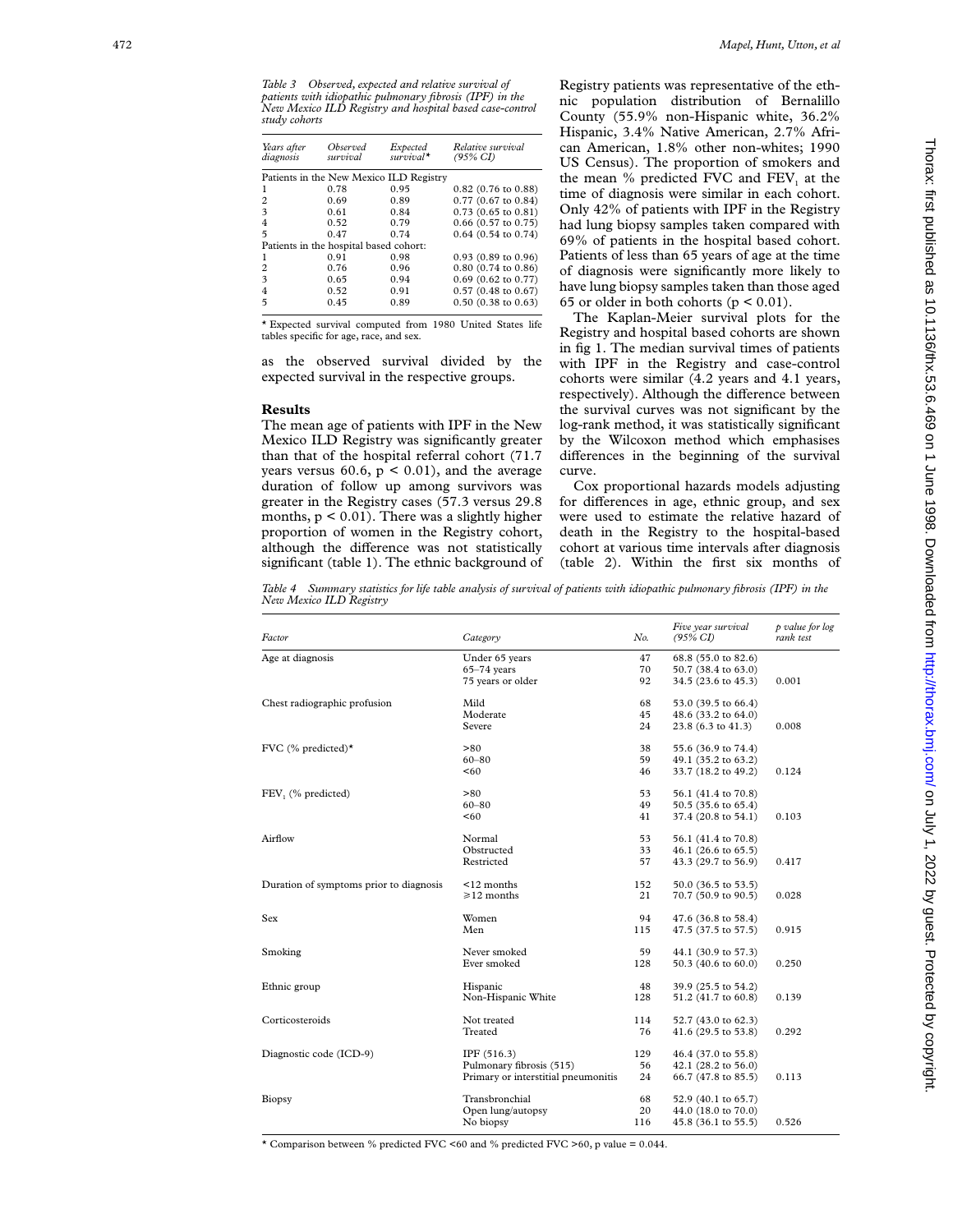| Factor                                  | Category                            | $RH^*$ | 95% CI           | $p$ value ** |
|-----------------------------------------|-------------------------------------|--------|------------------|--------------|
| Age at diagnosis                        | Under 65 years                      | 1.00   |                  |              |
|                                         | $65-74$ years                       | 2.12   | 1.13 to 3.99     |              |
|                                         | 75 years or older                   | 2.74   | 1.49 to 5.06     | 0.006        |
| Chest radiographic profusion            | Mild                                | 1.00   |                  |              |
|                                         | Moderate                            | 1.29   | 0.73 to 2.28     |              |
|                                         | Severe                              | 3.10   | 1.66 to 5.77     | 0.001        |
| FVC (% predicted)                       | > 80                                | 1.00   |                  |              |
|                                         | $60 - 79$                           | 1.23   | 0.64 to 2.37     |              |
|                                         | < 60                                | 1.82   | 0.92 to 3.58     | 0.180        |
| Duration of symptoms prior to diagnosis | $12$ months                         | 1.00   |                  |              |
|                                         | $\geq 12$ months                    | 0.52   | 0.23 to 1.20     | 0.126        |
| Sex                                     | Women                               | 1.00   |                  |              |
|                                         | Men                                 | 1.00   | 0.65 to 1.52     | 0.987        |
| Cigarette smoking                       | Never smoked                        | 1.00   |                  |              |
|                                         | Ever smoked                         | 0.72   | $0.45$ to $1.16$ | 0.177        |
| Ethnicity                               | Non-Hispanic White                  | 1.00   |                  |              |
|                                         | Hispanic                            | 1.32   | $0.84$ to $2.08$ |              |
|                                         | Other                               | 0.95   | 0.41 to 2.12     | 0.469        |
| Corticosteroids                         | Not treated                         | 1.00   |                  |              |
|                                         | Treated                             | 2.07   | 1.26 to 3.37     | 0.004        |
| Diagnostic code (ICD-9)                 | IPF(516.3)                          | 1.00   |                  |              |
|                                         | Pulmonary fibrosis (515)            | 1.43   | $0.91$ to $2.26$ |              |
|                                         | Primary or interstitial pneumonitis | 0.55   | 0.25 to 1.21     | 0.060        |
| Biopsy                                  | Transbronchial                      | 1.00   |                  |              |
|                                         | Open lung/autopsy                   | 1.79   | 0.83 to 3.83     |              |
|                                         | No biopsy                           | 1.09   | 0.64 to 1.87     | 0.312        |

*Table 5 Cox's proportional hazards model for survival of patients with idiopathic pulmonary fibrosis (IPF) in the New Mexico ILD Registry*

\* Relative hazard (RH) rate from multivariate Cox's proportional hazards model.

\*\* p value from test of equivalence of RR across all categories of the factor.

diagnosis the death rate was significantly greater among the patients in the Registry but, after 18 months, the death rate was significantly lower.

The survival of patients with IPF in the New Mexico ILD Registry was significantly less than the expected survival determined from the 1980 United States census life tables (table 3). The observed survival and the relative survival at one year after diagnosis were lower in the Registry cohort than in the case-control study cohort. However, by three years after diagnosis the relative survival in the case-control study cohort was poorer, while the observed survival in the two groups was very similar.

# LIFE TABLE ANALYSIS OF PATIENTS WITH IPF IN THE NEW MEXICO ILD REGISTRY

Age at diagnosis was a strong determinant of survival for patients with IPF in the ILD Registry (fig 2, table 4). Severity of illness at diagnosis, as indicated by the degree of fibrosis on chest radiographs and the degree of impairment on spirometric testing, did not differ by age. Patients age 75 years or older were significantly less likely to have smoked (54.3% versus 79.3%) and were also less likely to have been treated with corticosteroids (28.1% versus 49.1%) than patients in the other age groups.

Patients with severe profusion abnormalities on the chest radiograph had significantly reduced survival (fig 2, table 4). The median survival for patients with severe profusion abnormalities was only 13.5 months compared with 62.7 months and 56.2 months for the mild or moderate profusion groups, respectively. Although there was a tendency for patients with severe radiographic abnormalities to also have abnormal spirometric values, the correlation between the degree of radiographic abnormality and the degree of spirometric impairment was weak (Spearman's  $r = 0.16$ ,  $p =$  $(0.15)$ .

Patients with IPF with severe reductions in FVC on routine spirometric testing also had poorer survival (fig 2, table 4). The median survival for patients with FVC of less than 60% of predicted was only 37.5 months compared with 64.7 months for patients with FVC of 60% of predicted or greater. The survival distributions by category of  $FEV<sub>1</sub>$  were similar to those for FVC. Patients with restrictive or obstructive spirometry patterns had slightly reduced survival compared with those with normal spirometry; however, the differences were not significant.

Patients with symptoms related to IPF for more than 12 months prior to diagnosis had significantly better survival than those having symptoms for less than 12 months. However, because most patients reported having IPF symptoms for less than 12 months, the estimate for the five year survival for those with a longer duration of symptoms is imprecise (table 4). There were no significant differences in symptom duration by age, sex, ethnicity, smoking status, use of corticosteroid therapy, radiographic profusion abnormality, or impairment on spirometric testing.

Survival did not differ significantly according to sex, although there were sex differences in clinical presentation, diagnostic evaluation, and treatment (fig 2, table 4). Men were more likely than women to have moderate or severe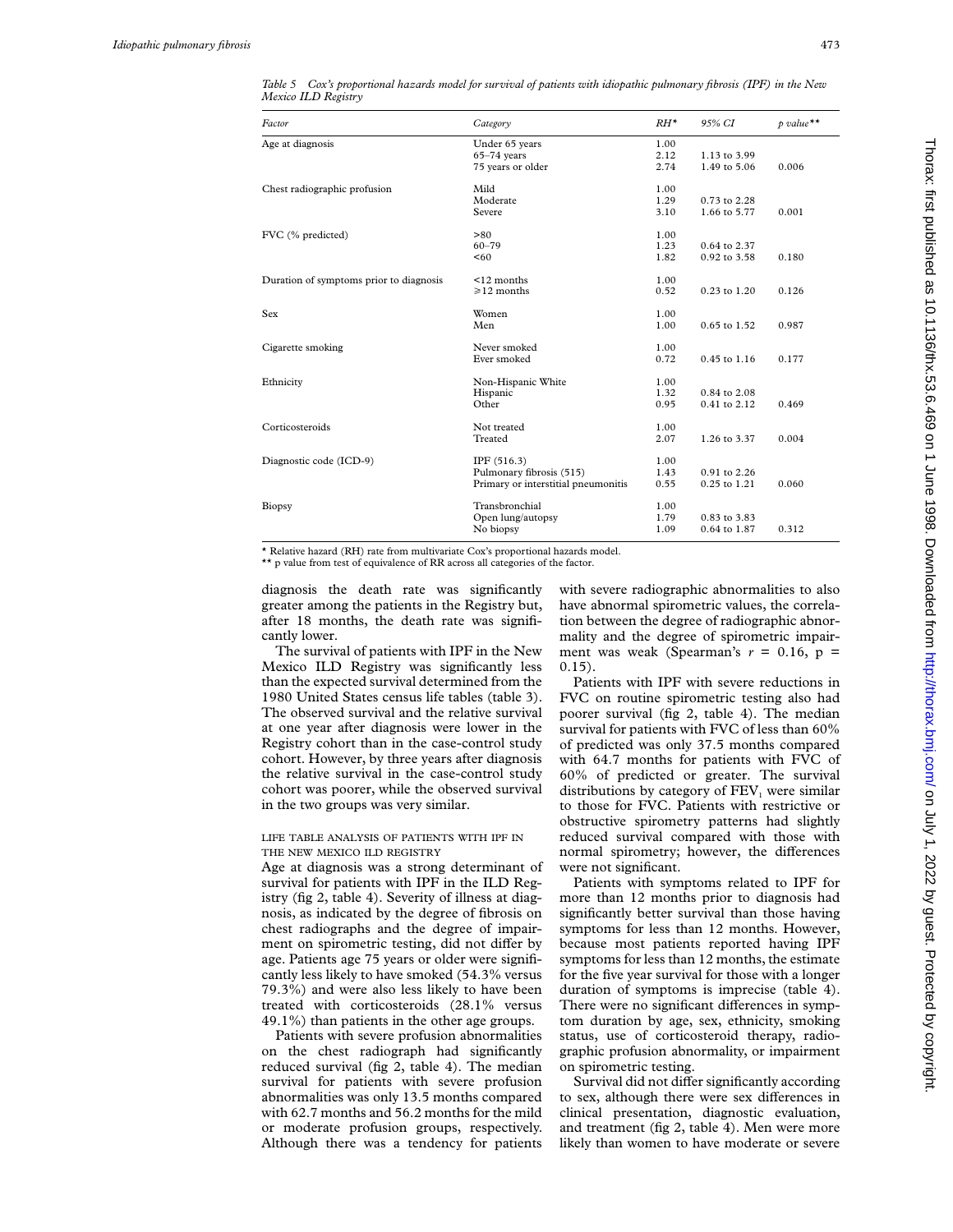graph at the time of diagnosis (62.0% versus 34.6%) or to have had diagnostic biopsy samples taken (49.1% versus 36.2%). Men were also more likely to have been treated with corticosteroids (44.2% versus 33.8%).

Persons who had ever smoked cigarettes tended to have better survival than those who had never smoked, although the difference was not significant (table 4). Ever smokers were significantly younger than never smokers, and a higher proportion of men than women had used cigarettes (77.7% versus 55.7%). The prevalence of use of tobacco by age, sex, and ethnicity in the IPF Registry was similar to findings of a survey of the residents of Bernalillo County in 1979–1980.<sup>21</sup> Ever smokers were also more likely to have received corticosteroid therapy (49.6% versus 25.9%). There were no significant differences between the never smokers and ever smokers in terms of chest radiographic profusion, spirometric abnormalities, or symptom duration.

Other clinical factors which did not appear to be associated with survival by univariate analysis included ethnicity, corticosteroid treatment, diagnostic coding category, and history of biopsy (table 4). The Hispanic group was older than the non-Hispanic white group at the time of diagnosis (74.9 versus 70.5 years) but there were no differences in the degree of chest radiographic profusion abnormalities or spirometric impairment between the two groups. Patients with IPF with the billing codes pulmonary fibrosis (ICD-9, 515) or idiopathic or interstitial pulmonary fibrosis (ICD-9, 516.3) tended to be older, have a longer duration of symptoms, and have more radiographic abnormality than those coded as interstitial or primary pneumonitis, but the differences did not reach significance.

## PROPORTIONAL HAZARDS MODELLING FOR SURVIVAL OF IPF PATIENTS IN THE REGISTRY

The Cox's proportional hazards model was used to estimate the relative risk associated with each survival factor while adjusting for all other factors. In these analyses the risk of death was significantly higher for patients with advanced age or severe profusion abnormalities on the chest radiograph (table 5). As noted in the life table analysis, those with severe reduction in FVC had poorer survival than the other groups although the differences among the three groups did not reach statistical significance. A history of corticosteroid treatment, which was not significant in the life table analysis, was associated with a significantly increased risk of death in the proportional hazards model. Patients with a duration of symptoms of 12 months or more prior to diagnosis and those diagnosed with primary pneumonitis also tended to have better survival. Sex, cigarette smoking, ethnicity, and biopsy history were not associated with a significantly increased relative risk of death. Terms for obstructive lung disease and restrictive lung disease were not significant when included in the model.

# **Discussion**

Although the median survival of patients with IPF in the population based Registry was similar to that of the cohort of patients seen at referral hospitals, we found substantial differences in mean age and in adjusted survival between the two cohorts. The mean age of Registry patients was 71.7 years, which is similar to the mean age of the British Thoracic Society's national registry of patients with cryptogenic fibrosing alveolitis  $(CFA)^{22}$ ; the mean age of the referral hospital cohort was 60.6 years which is similar to the mean ages reported from previous referral hospital  $cohorts.<sup>4-14</sup>$  After adjusting for age, sex, and ethnic group, patients in the Registry had a higher mortality within six months of diagnosis than the cohort of IPF patients seen at referral hospitals, but better survival after 18 months. These findings suggest the following: (1) the average age of patients with IPF in the general population is much greater than previously reported from case series; (2) the adjusted survival of patients with IPF in the general population is different from that of referral hospital populations; and (3) selection biases may affect the survival experience of referral hospitals.

Survival among patients in the Registry with IPF was primarily related to the patient's age at the time of diagnosis and to indices of disease progression, including severe chest radiographic profusion abnormalities and severe lung function impairment. The median survival among IPF patients in the Registry from the date of diagnosis was 4.2 years, similar to the median survival durations reported in hospital based reports<sup>4-6 8 9 14</sup> and to that of the cohort of IPF patients seen at referral hospitals. The relative survival of IPF patients in the Registry at five years compared with the expected survival determined from census data was 63.7% (95% CI 53.8 to 73.6). A history of treatment with corticosteroids was associated with increased risk of death in the proportional hazards model. This result must be interpreted with caution: the New Mexico ILD Registry was not designed as an intervention study and patients were treated only at the discretion of their personal physician. Patient sex, ethnicity, tobacco use, and history of biopsy were not significant predictors of survival in the Registry.

IPF is considered to arise from a disease process in which a cellular inflammatory response to an unknown stimulus eventually results in diffuse and permanent pulmonary fibrosis.23 Several studies have found that patients with histological evidence of active inflammation are more likely to improve clinically with treatment<sup>5 6 9 10</sup> and also to have better survival.<sup>45 9–11-14</sup> However, reports from investigations of the prognosis of patients with IPF that examined factors other than tissue histology are inconsistent and even conflicting. Bronchoalveolar lavage (BAL) cell counts have been reported as predictive of treatment response and disease progression in IPF<sup>15 24 25</sup> but, after adjusting for other clinical factors, BAL cell counts lose their prognostic significance.<sup>8 26</sup> Patients with IPF with a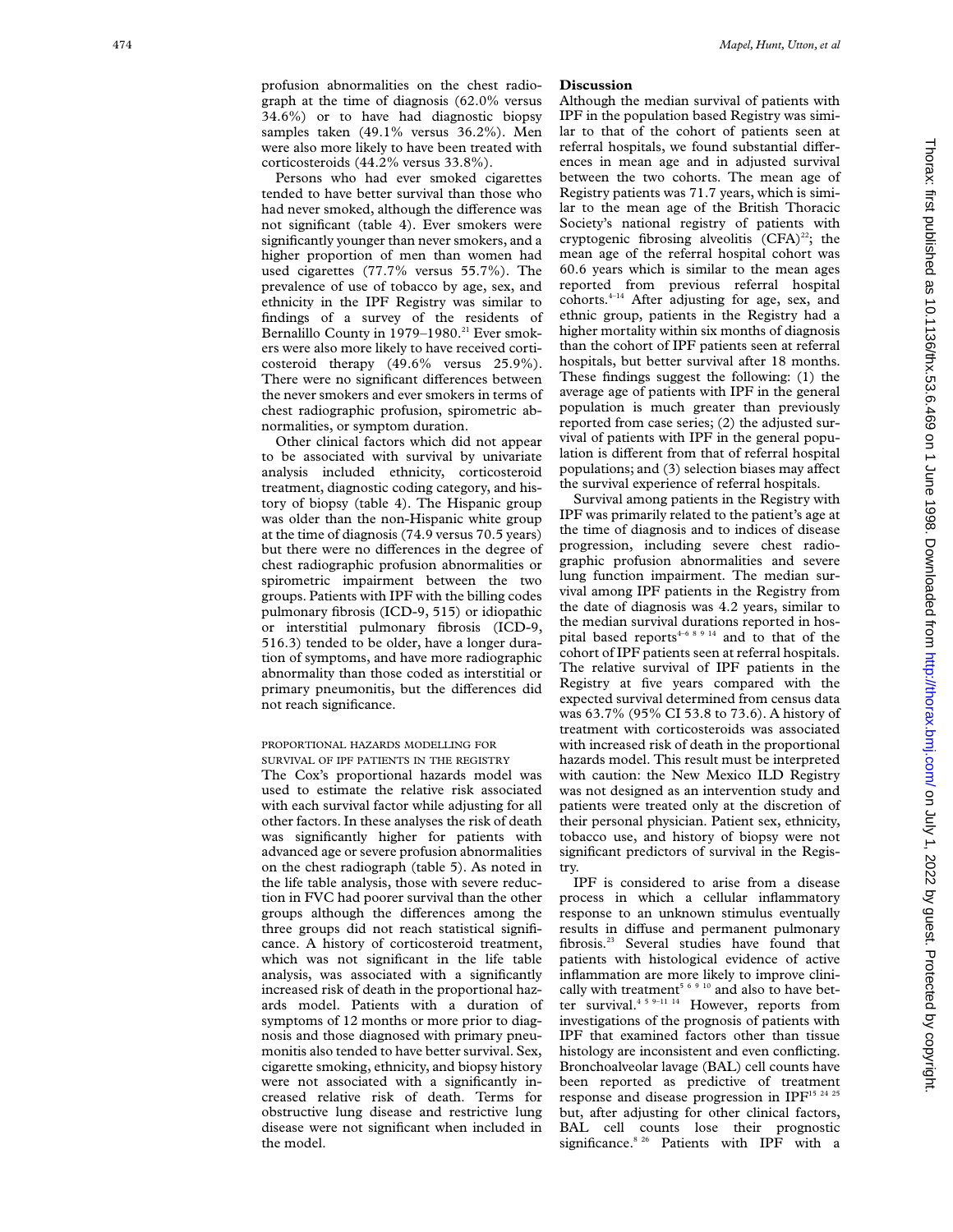reduced FVC are more likely to have active alveolitis<sup>27</sup> and are more likely to improve with treatment,<sup>15 28</sup> but they are also more likely to have reduced survival.<sup>9 12 15</sup> Other factors that have shown inconsistent or conflicting associations with progression and survival in IPF include male  $sex<sub>4</sub><sup>4-6-8</sup>$  age at diagnosis,<sup>4-8</sup> and duration of symptoms prior to diagnosis.<sup>6,9</sup> These discrepancies among IPF studies have several possible explanations. Because of the variable clinical presentations of IPF, the potential exists for large differences in the mean patient age, severity of illness at presentation, and rate of disease progression among study groups. In addition, differences in clinical diagnostic criteria and the variability in pathological diagnosis and grading may result in disease misclassification. There is also evidence that the presentation of IPF may be affected by patient age and smoking status, $2<sup>7</sup>$ which is also suggested in our study. The effects of competing causes of death such as coronary artery disease and cancer have not been adequately accounted for in published studies, in spite of the fact that IPF most often afflicts the elderly, and that many people with IPF die of unrelated diseases.<sup>1 17</sup> Data from the UK and from our Registry also suggest that referral patterns and management differences could result in a biased survival experience at pulmonary referral centres.<sup>29</sup> 30

Of the 209 patients with IPF in the Registry cohort, only 42% had any type of lung biopsy sample taken compared with the 50–100% biopsy rates reported in survival studies from referral centres.<sup>4-15</sup> This may have resulted in disease misclassification in the Registry, with some patients with IPF having other types of interstitial lung diseases with different survival characteristics. Because only a few patients had biopsy samples taken, we also could not examine tissue cellularity as a prognostic factor. Nevertheless, any errors in the survival estimates due to disease misclassification and confounding resulting from the lack of biopsy data are likely to be small for several reasons: (1) a clinical diagnosis of IPF in the Registry was associated with a poor median survival quite similar to that of patients with IPF from the hospital based cohort (4.2 years and 4.1 years, respectively); (2) the mean percentage predicted FVC and FEV, of the Registry group at the time of diagnosis was not different from that of the hospital cohort; (3) 96% of patients in the Registry were diagnosed and treated by pulmonologists who applied the same diagnostic criteria as those used in previous IPF studies when biopsy samples were not taken; and (4) survival in the Registry was not related to a history of biopsy. The limited use of biopsy, which has also been seen in the British Thoracic Society CFA registry, may be due to scepticism about the utility of invasive diagnostic procedures to diagnose a disease with a generally limited response to treatment.<sup>22 30</sup>

We were unable to examine the relationship between response to IPF treatment and survival. Clinical improvement with corticosteroid therapy has been associated with an improved prognosis,5 6 9 13–15 although it is not known whether corticosteroids actually affect the natural history of the disease.<sup>23</sup> Because the majority of the IPF patients in the Registry were older, had evidence of advanced disease at presentation, and were not treated, it is unlikely that data about treatment response would have significantly altered the overall survival analysis.

Transfer factor (diffusion capacity) was not available for a high proportion of patients in both cohorts, so it was not used for analysis. The reasons for its inconsistent use are not clear. In the ILD Registry transfer factor was often not measured in subjects with severe radiographic or spirometric impairment, possibly because the diagnosis was more obvious in these patients, or because it is a technically difficult test in those with severely limited lung function.

We found that survival among those in the Registry, ascertained from 1988–1992, was similar to earlier reports in the literature with case ascertainments in the 1960s and 1970s. For example, the mean survival in the Edinburgh Hospital review was 47.4 months<sup>9</sup> and the median survival in the Brompton Hospital series was 4.5 years.<sup>4</sup> Thus, in spite of a changing approach to treating IPF, survival has not improved.<sup>30</sup> These results emphasise the need for clinical trials to determine optimal treatments of IPF and to give physicians information on the benefits and risks of treatment.

Supported by National Research Service Award 5T32H207733 (DWM), HL-40587 (DBC), and HL43153 (JMS) from the Division of Lung Diseases, National Heart, Lung and Blood Institute, National Institutes of Health (NIH).

- 1 Panos RJ, Mortenson RL, Niccoli SA,*et al*. Clinical deterioration in patients with idiopathic pulmonary fibrosis: causes<br>and assessment. Am  $\hat{\jmath}$  Med 1990;88:396-404.
- 2 Coultas DB, Zumwalt RE, Black WC, *et al.* The epidemiology of interstitial lung diseases. *Am J Respir Crit Care Med*
- 1994;**150**:967–72. 3 Coultas DB. Epidemiology of idiopathic pulmonary fibrosis. *Semin Respir Med* 1993;**14**:181–96.
- 4 Turner-Warwick M, Burrows B, Johnson A. Cryptogenic fibrosing alveolitis: clinical features and their influence on survival. *Thorax* 1980;**35**:171–80.
- 5 Turner-Warwick M, Burrows B, Johnson A. Cryptogenic fibrosing alveolitis: response to corticosteroid treatment and its effect on survival. *Thorax* 1980;35:593-9.
- 6 Tukiainen P, Taskinen E, Holsti P, *et al*. Prognosis of cryptogenic fibrosing alveolitis. *Thorax* 1983;**38**:349–55. 7 Raghu G, Depaso WJ, Cain K, *et al*. Azathioprine combined
- with prednisone in the treatment of idiopathic pulmonary fibrosis: a prospective double-blind, randomized, placebo-
- controlled trial. *Am Rev Respir Dis* 1991;**144**:291–6. 8 Schwartz DA, Helmers RA, Galvin JR, *et al*. Determinants of survival in idiopathic pulmonary fibrosis. *Am J Respir Crit Care Med* 1994;**149**:450–54.
- 9 Stack BHR, Choo-Kang YFJ, Heard BE. The prognosis of
- cryptogenic fibrosing alveolitis. *Thorax* 1972;27:535-42.<br>10 Winterbauer RH, Hammar SP, Hallman KO, *et al*. Diffuse interstitial pneumonitis: clinicopathologic correlations in 20 patients treated with prednisone/azathioprine. *Am J Med* 1978;**65**:661–72.
- 11 Wright PH, Heard BE, Steel SJ, *et al*. Cryptogenic fibrosing alveolitis: assessment by graded trephine histology compared with clinical, radiographic, and physi-ological features. *Br J Dis Chest* 1981;**75**:61–70.
- 12 Johnson MA, Kwan S, Snell NJC, *et al*. Randomized controlled trial comparing prednisone alone with cyclo-phosphamide and low dose prednisolone in combination in cryptogenic fibrosing alveolitis. *Thorax* 1989;**44**:280–8.
- 13 Hanson D, Winterbauer RH, Kirtland SH, *et al*. Changes in pulmonary function test results after 1 year of therapy as predictors of survival in patients with idiopathic pulmonary fibrosis. *Chest* 1995;**108**:305–10.
- 14 Carrington CB, Gaensler EA, Coutu RE, *et al*. Natural history and treated course of usual and desquamative intersti-
- tial pneumonia. *N Engl J Med* 1978;298:801-9.<br>15 Rudd RM, Halsam PL, Turner-Warwick M. Cryptogenic<br>fibrosing alveolitis: relationships of pulmonary physiology and bronchoalveolar lavage to response to treatment and prognosis. *Am Rev Respir Dis* 1981;**124**:1–8.

The authors wish to thank Rita Elliott for her editorial review and Sally Goehring for her clerical assistance.<br>Supported by National Research Service